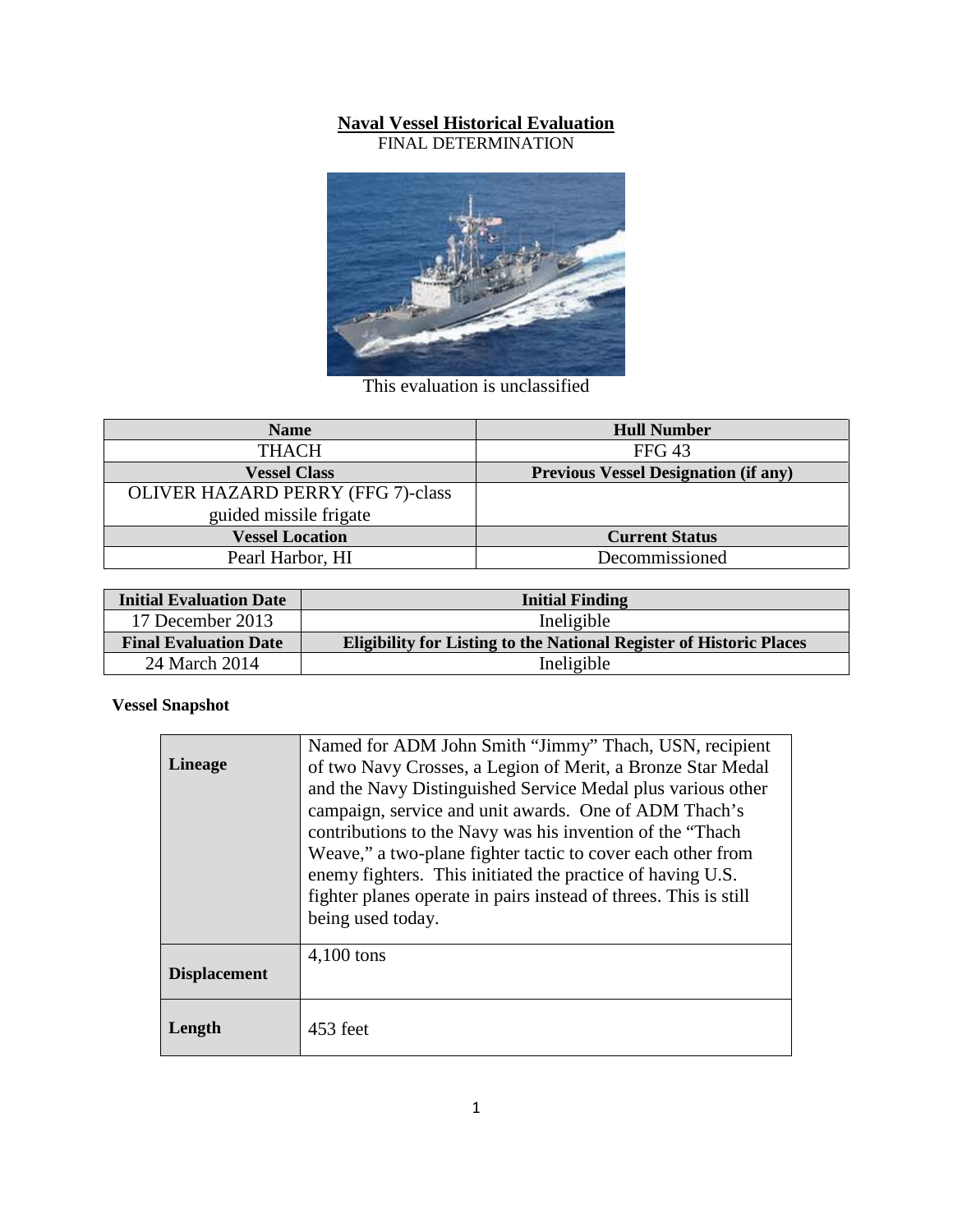| <b>Beam</b>           | 47 feet                                                                                                                                                                                                                                                                      |
|-----------------------|------------------------------------------------------------------------------------------------------------------------------------------------------------------------------------------------------------------------------------------------------------------------------|
| <b>Draft</b>          | 17 feet                                                                                                                                                                                                                                                                      |
| <b>Speed</b>          | $29 +$ knots                                                                                                                                                                                                                                                                 |
| <b>Propulsion</b>     | Two General Electric LM2500 Gas Turbines for 41,000 total<br>shaft horsepower<br>One Controllable Reversible Pitch Propeller<br>Two 350 Horsepower Electric Drive Auxiliary Propulsion<br>Units                                                                              |
| <b>Armament</b>       | 1-Mk 13 Mod 4 launcher, 4 SSM McDonnell-Douglas<br>Harpoon missiles, 36 GDC-Pomona Standard SM-1MR<br>missiles<br>Guns: 1-Mk 75 3-inch/62 cal. OTO Melara gun, 1-Vulcan<br>Phalanx CIWS, 4-.50 cal. MG's<br>ASW Weapons: 6-324mm Mk 32 (2 triple) tubes / Mk 46<br>torpedoes |
| <b>Laid Down</b>      | 6 March 1982                                                                                                                                                                                                                                                                 |
| <b>Launched</b>       | 18 December 1982                                                                                                                                                                                                                                                             |
| <b>Built By</b>       | Todd Pacific Shipyard Corp., Los Angeles Division                                                                                                                                                                                                                            |
| <b>Sponsor</b>        | Mrs. John S. Thach, widow of the late Admiral Thach                                                                                                                                                                                                                          |
| <b>Delivered</b>      | 24 February 1984                                                                                                                                                                                                                                                             |
| <b>Commissioned</b>   | 17 March 1984                                                                                                                                                                                                                                                                |
| <b>Inactivated</b>    | <b>TBA</b>                                                                                                                                                                                                                                                                   |
| <b>Decommissioned</b> | 15 November 2013                                                                                                                                                                                                                                                             |
| <b>Stricken</b>       | <b>TBA</b>                                                                                                                                                                                                                                                                   |

**Vessel History**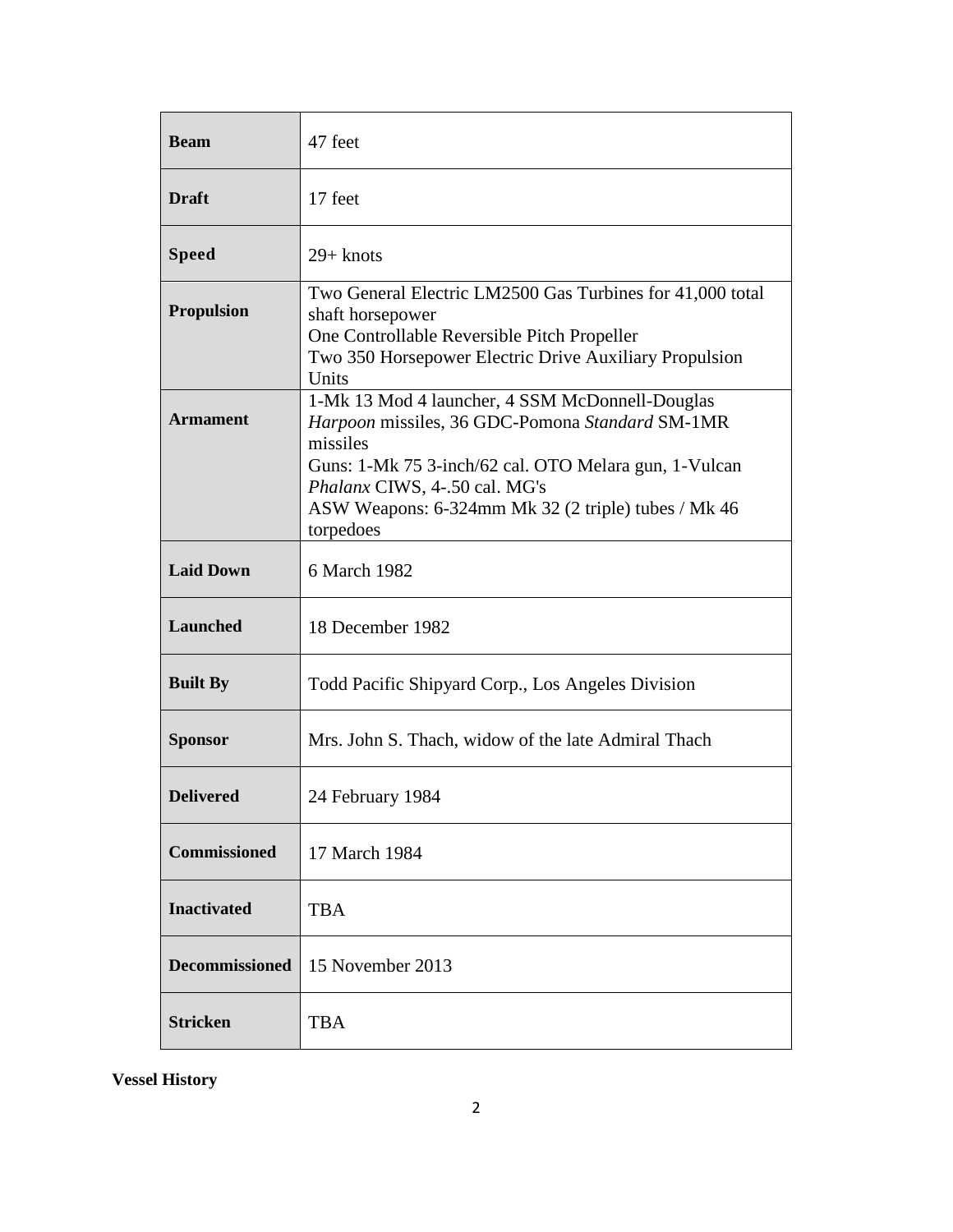| <b>Deployments</b>                 | WESTPAC – 1986 (South China Sea- Valiant Usher 86-3); 1987 (Persian<br>Gulf - OPERATION NIMBLE ARCHER); 1989-1990 (Indian Ocean-Persian<br>Gulf); 1992 (Arabian Gulf- OPERATION REMEMBRANCE, OPERATION<br>NEON SPARK, OPERATION GULFEX XII, OPERATION EASERN<br>SAILOR, OPERATION SOUTHERN WATCH); 1994-1995(Arabian Gulf-<br>Maritime Interdiction Operations); 1996 (Persian Gulf/Arabian Gulf-<br>Protection of Maritime Prepositioning Ships along with Maritime Intercept<br>Operations); 2001 (Arabian Gulf- Maritime Interdiction Operations); 2002-<br>2003 (OPERATION ENDURING FREEDOM, Arabian Gulf-Maritime<br>Interdiction Operations); 2005 (Arabian Gulf- Oil Platform Defense); 2008;<br>2009<br>EASTPAC - 1991; 2006(Also Caribbean), 2007 (Caribbean Counter Narco-<br>Terrorism Deployment); 2011(South Seas)<br>Central America - 2013 (Counter-Illicit Trafficking Operations,<br><b>OPERATION MARTILLO)</b> |
|------------------------------------|----------------------------------------------------------------------------------------------------------------------------------------------------------------------------------------------------------------------------------------------------------------------------------------------------------------------------------------------------------------------------------------------------------------------------------------------------------------------------------------------------------------------------------------------------------------------------------------------------------------------------------------------------------------------------------------------------------------------------------------------------------------------------------------------------------------------------------------------------------------------------------------------------------------------------------|
| <b>Awards</b>                      | Four Meritorious Unit Commendations (one of which recognized her work in<br>the CONSTELLATION Battle Group, one in the INDEPENDENCE Battle<br>Group), two Navy "E" Ribbons, four Armed Forces Expeditionary Medals,<br>one Southwest Asia Service Medal, two Humanitarian Service Medals (one<br>recognizing her work in Operation UNIFIED ASSISTANCE and one for her<br>service in the RONALD REAGAN Strike Group), and one Coast Guard unit<br>Commendation.                                                                                                                                                                                                                                                                                                                                                                                                                                                                   |
| <b>Noteworthy</b><br><b>Events</b> | In early June 1990, THACH had her first major catastrophe. Oceanlord 26<br>went down while conducting routine flight operations off the coast of Hawaii.<br>At the time, THACH had the SQR-19 TACTAS deployed so while<br>maneuvering to recover the downed aircrew, she had to conduct an<br>emergency recovery of the tail. LT Murphy, LT Dale and AW2 Duden spent<br>nearly two hours in the water while THACH closed and recovered her tail.<br>All aircrew members were successfully recovered.<br>19 March 2001, AMSC (AW) Ronald Hiland was killed in a tragic helicopter<br>accident on the flight deck of the THACH.<br>While underway for TSTA training on 21 May 2002, THACH responded to a                                                                                                                                                                                                                           |
|                                    | distress call from the research submarine DOLPHIN. Utilizing the RHIB,<br>THACH's boat crew played the primary role in rescuing all 43 crew<br>members from DOLPHIN after they had abandoned ship due to a fire<br>onboard. That day the THACH rescued 43 fellow sailors. THACH's efforts<br>were instrumental in preventing loss of life at sea and preservation of a                                                                                                                                                                                                                                                                                                                                                                                                                                                                                                                                                           |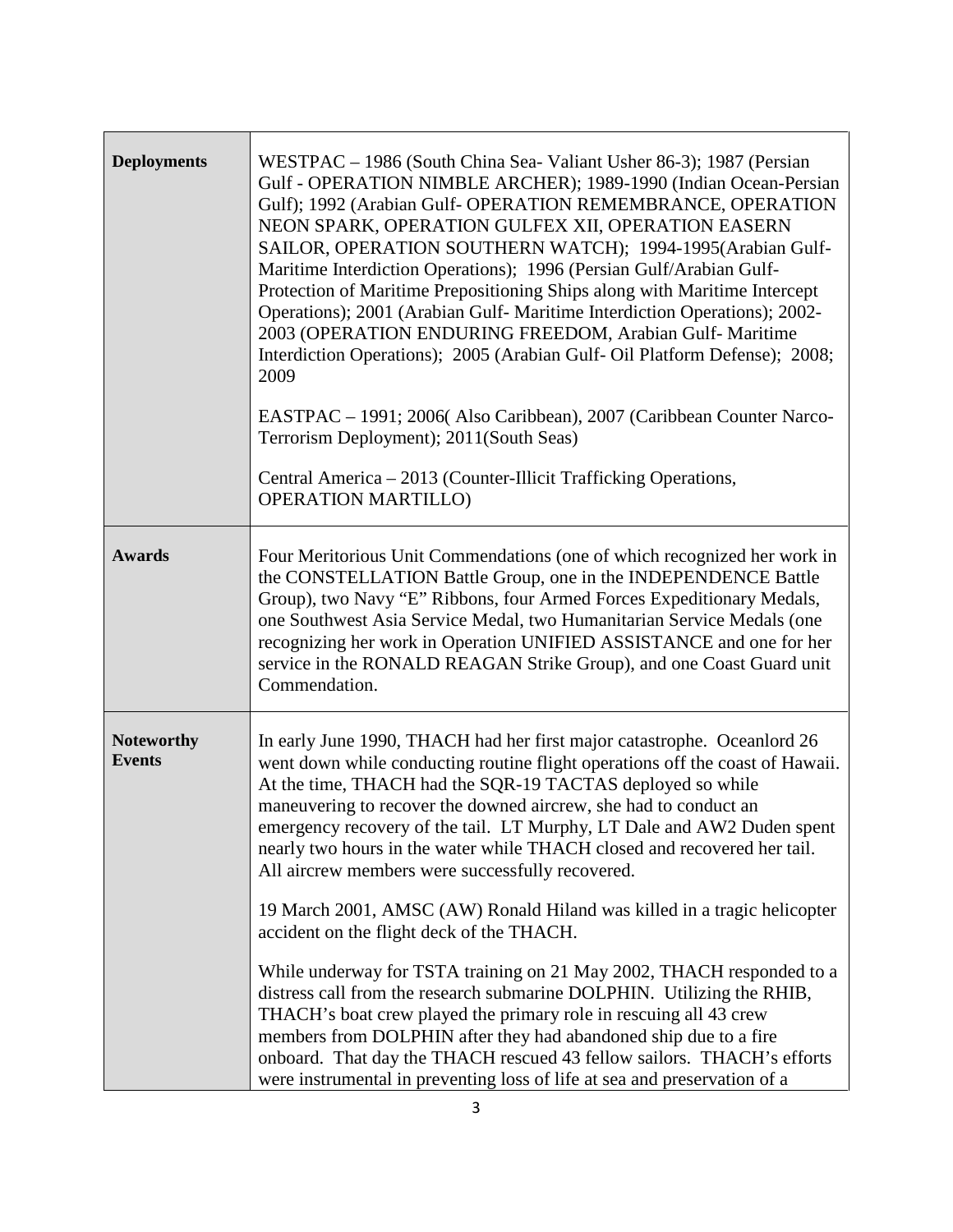|              | unique national asset.                                                                                                                                                                                                                                                                                                                     |
|--------------|--------------------------------------------------------------------------------------------------------------------------------------------------------------------------------------------------------------------------------------------------------------------------------------------------------------------------------------------|
|              | THACH intercepted over 24 tons of drugs during the 2006 deployment to the<br>South Pacific. For their accomplishment, the THACH was awarded the<br>Coast Guard Meritorious Unit Commendation and the prestigious U.S.<br>Interdiction Coordinator (USIC) award from Mr. Pat Ward, the Director of<br>Drug Interdiction at the White House. |
|              | While on deployment in 2007 to the Pacific and Caribbean, the THACH took<br>part in four successful drug busts. A combined total of nearly 23 tons of<br>cocaine, with a street value estimated at \$600 million, was seized and 34 drug<br>traffickers were detained.                                                                     |
|              | On 26 June 2008, the THACH, along with several other USN ships delivered<br>much-needed relief supplies to the victims of Typhoon Fengshen on the<br>island of Panay.                                                                                                                                                                      |
|              | During THACH's 2013 deployment to Central America, the ship disrupted<br>over 379 kilograms of cocaine and more than 1,100 pounds of marijuana<br>totaling over \$10 million. Due to budget limitations imposed by<br>sequestration, the Secretary of Defense decided that the THACH would<br>return to homeport earlier than expected.    |
| DANFS* Entry | Placeholder, 2013                                                                                                                                                                                                                                                                                                                          |

\**Dictionary of American Naval Fighting Ships*

## **Criteria Evaluation[1](#page-3-0)**

| Was the vessel awarded an individual      | N <sub>0</sub> |
|-------------------------------------------|----------------|
| <b>Presidential Unit Citation?</b>        |                |
| ii. Did an individual act of heroism take | N <sub>0</sub> |
| place aboard the vessel such that an      |                |
| individual was subsequently awarded       |                |
| the Medal of Honor or the Navy Cross?     |                |
| iii. Was a President of the United States | No             |
| assigned to the vessel during his or her  |                |
| naval service?                            |                |
| iv. Was the vessel was the first to       | N <sub>0</sub> |
| incorporate engineering, weapons          |                |
| systems, or other upgrades that           |                |

<span id="page-3-0"></span> <sup>1</sup> Evaluation conducted using triggers established for naval vessels in *Program Comment for the Department of Navy for the Disposition of Historic Vessels*, issued by the Advisory Council for Historic Preservation on 15 March 2010.